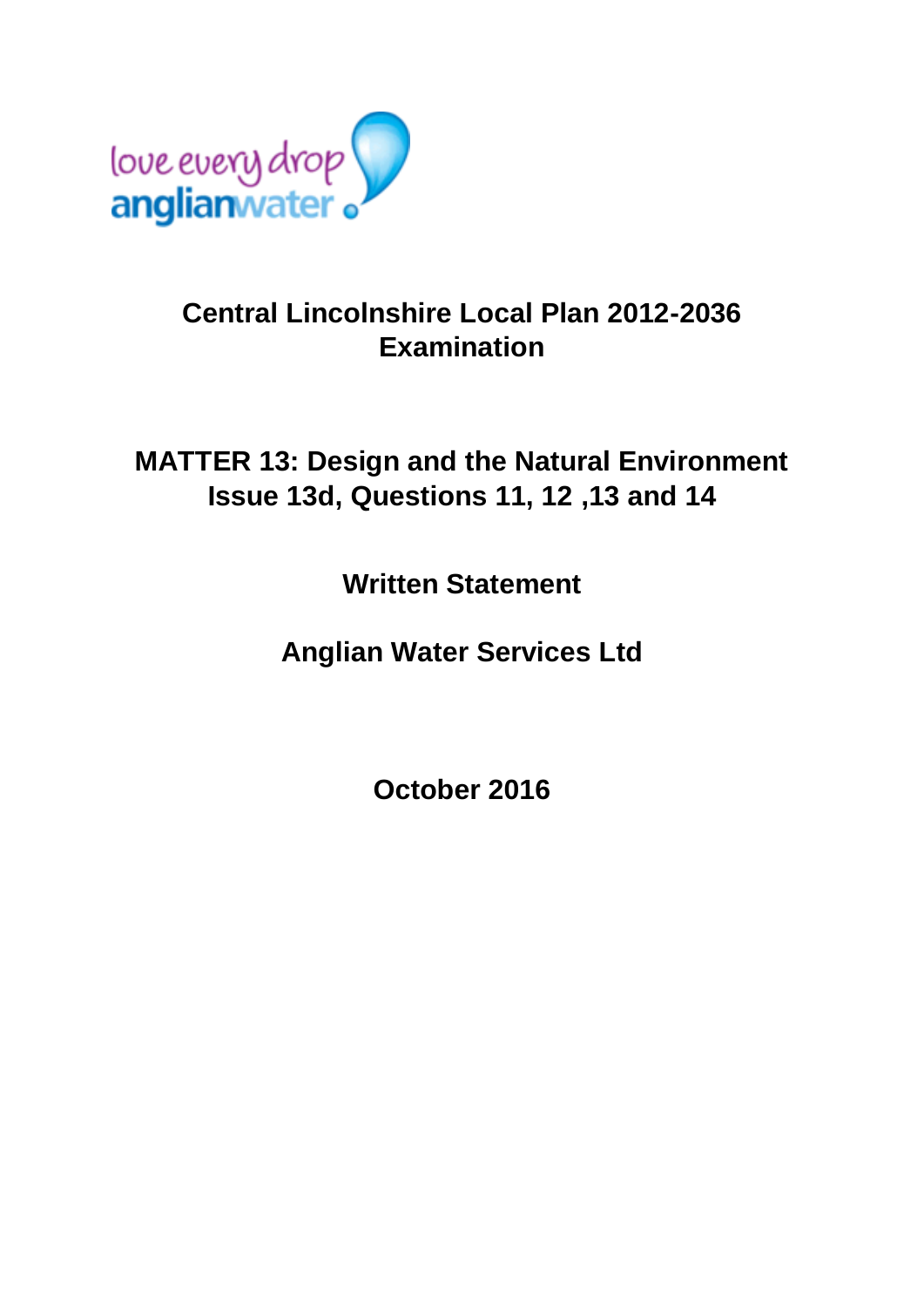### *Issue 13d – Water Resources and Flooding – Policy LP14*

*Q11. The PPG states that all new homes already have to meet the mandatory national standard in the Building Regulations of 125 litres/ person/ day. Where there is a clear local need, local planning authorities can set out Local Plan policies requiring new dwellings to meet the tighter Building Regulations requirement of 110 litres/ person/ day (Ref ID 56-014-20150327). Is the standard of 110 litres/ person/ day in Policy LP14 justified on available, up-to-date evidence?*

Yes – we are supportive of the inclusion of the optional higher water efficiency standard based upon the available evidence as set out in the agreed Statement of Common Ground with the Joint Committee and the Environment Agency.

### *Q12. Is the requirement to meet the tighter standard location specific, or does it apply to proposals across Central Lincolnshire? If so, is there a need for a higher requirement across the whole area?*

We consider that the optional higher water efficiency standard should apply across the plan area for the reasons set out in the agreed Statement of Common Ground with the Joint Committee and the Environment Agency.

### *Q13. The PPG also states that it will be for a local planning authority to establish a clear need based on, amongst other things, a consideration of the impact on viability and housing supply of such a requirement. Has this been done? Will the standard of 110 litres/ person/ day be viable?*

As set out in the agreed Statement of Common Ground with the Joint Committee and the Environment Agency we consider that the addition of the optional higher water efficiency standard and associated cost will not make the Local Plan unviable.

### *Q14. Is the Local Plan based on the most up-to-date Water Cycle Study and Strategic Flood Risk Assessment? Are updates to either document material to the Local Plan?*

As set out in our consultation response we are supportive of policies LP12 ,LP14 and LP28 of the Submission Local Plan. These policies provide for the phasing of development to ensure that it is aligned with necessary infrastructure including that provided by Anglian Water.